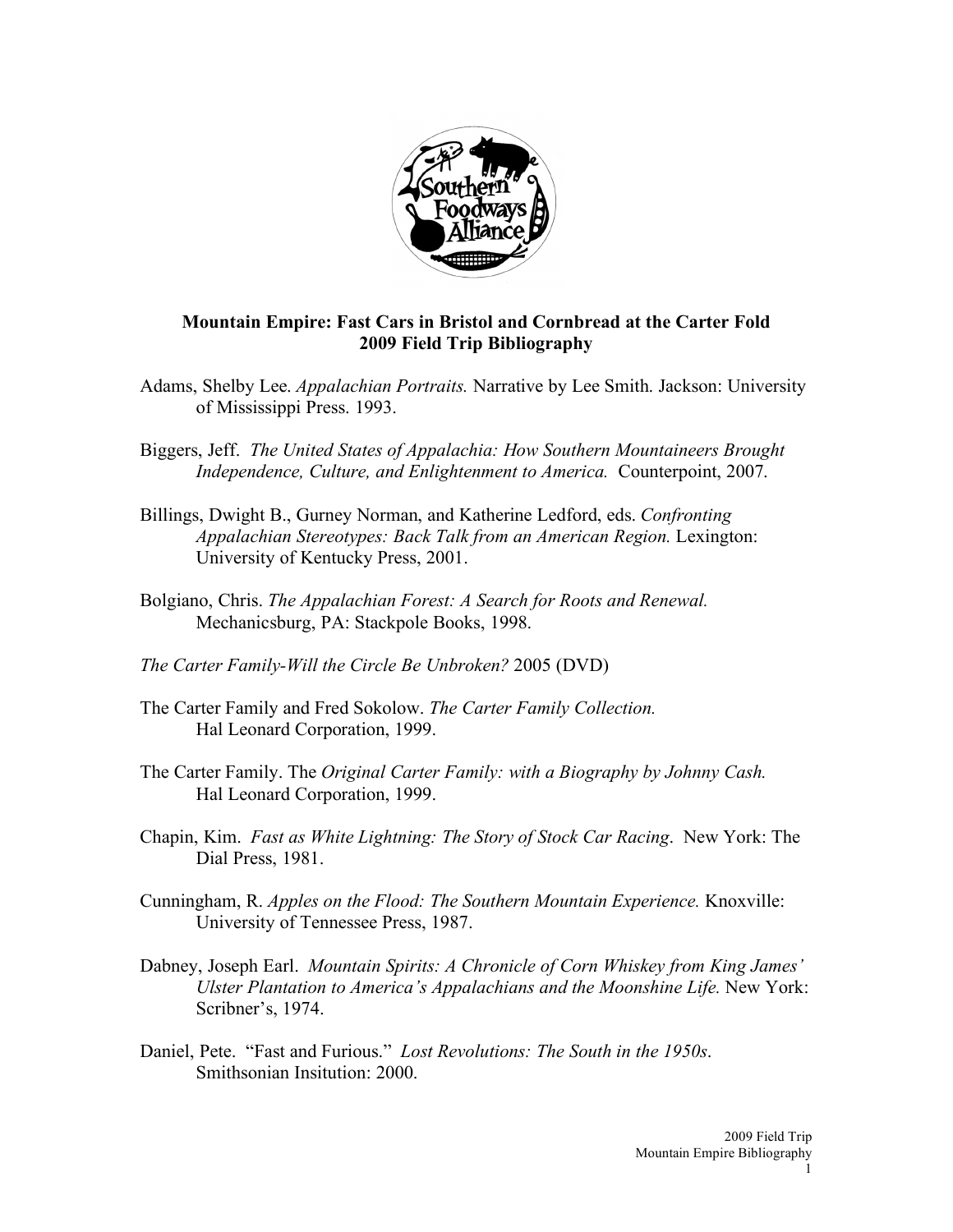- *Encyclopedia of Appalachia*. Edited by Rudy Abramson and Jean Haskall. University of Tennessee Press, 2006.
- Evans, Mari-Lynn, Holly George-Warren and Robert Santelli, eds. *Appalachians: America's First and Last Frontier.* New York: Random House, 2004.
- Farr, Sidney Saylor. *More than Moonshine.* Pittsburgh, PA: University of Pittsburgh Press, 1983.
- Hemphill, Paul. *Lovesick Blues: The Life of Hank Williams.* New York: Penguin, 2006.
- Huber, Patrick. *Linthead Stomp: The Creation of Country Music in the Piedmont South.* University of North Carolina Press, 2008.
- Inscoe, John C., ed. *Appalachians and Race: The Mountain South from Slavery to Segregation.* Lexington: University of Kentucky Press, 2001.
- Kingsolver, Barbara, Camille Kingsolver, and Steven L. Hopp. *Animal, Vegetable, Miracle: A Year of Food Life.* Harper Perennial, 2008.
- Lundy, Ronni, ed. *Cornbread Nation 3: Foods of the Mountain South.*  University of North Carolina Press, 2005.
- Lundy, Ronni. *Shuck Beans, Stack Cakes, and Honest Fried Chicken: The Heart and Soul of Southern Country Kitchens.* Atlantic Monthly Press, 1994.
- Malone, Bill. *Singing Cowboys and Musical Mountaineers: Southern Culture and the Roots of Country Music*. Athens: University of Georgia Press, 2003.
- -----. *Southern Music, American Music*. University of Kentucky Press, 2003.
- -----. *Don't Get above Your Raisin': Country Music and the Southern Working Class*. University of Illinois Press, 2001.
- Mazor, Barry. *Meeting Jimmie Rodgers: How America's Original Roots Music Hero Changed the Pop Sounds of a Century*. Oxford University Press, 2009.
- McGee, David M. and Sonya Haskins. *Bristol Motor Speedway*. Arcadia Publishing, 2006.
- Olson, Ted and Charles K. Wolfe. *The Bristol Sessions: Writings About the Big Bang of Country Music.* McFarland and Company, 2005.
- Page, Linda Garland and Eliot Wigginton, eds. *The Foxfire Book of Appalachian Cookery.* Chapel Hill: University of North Carolina Press, (1984) 1992.